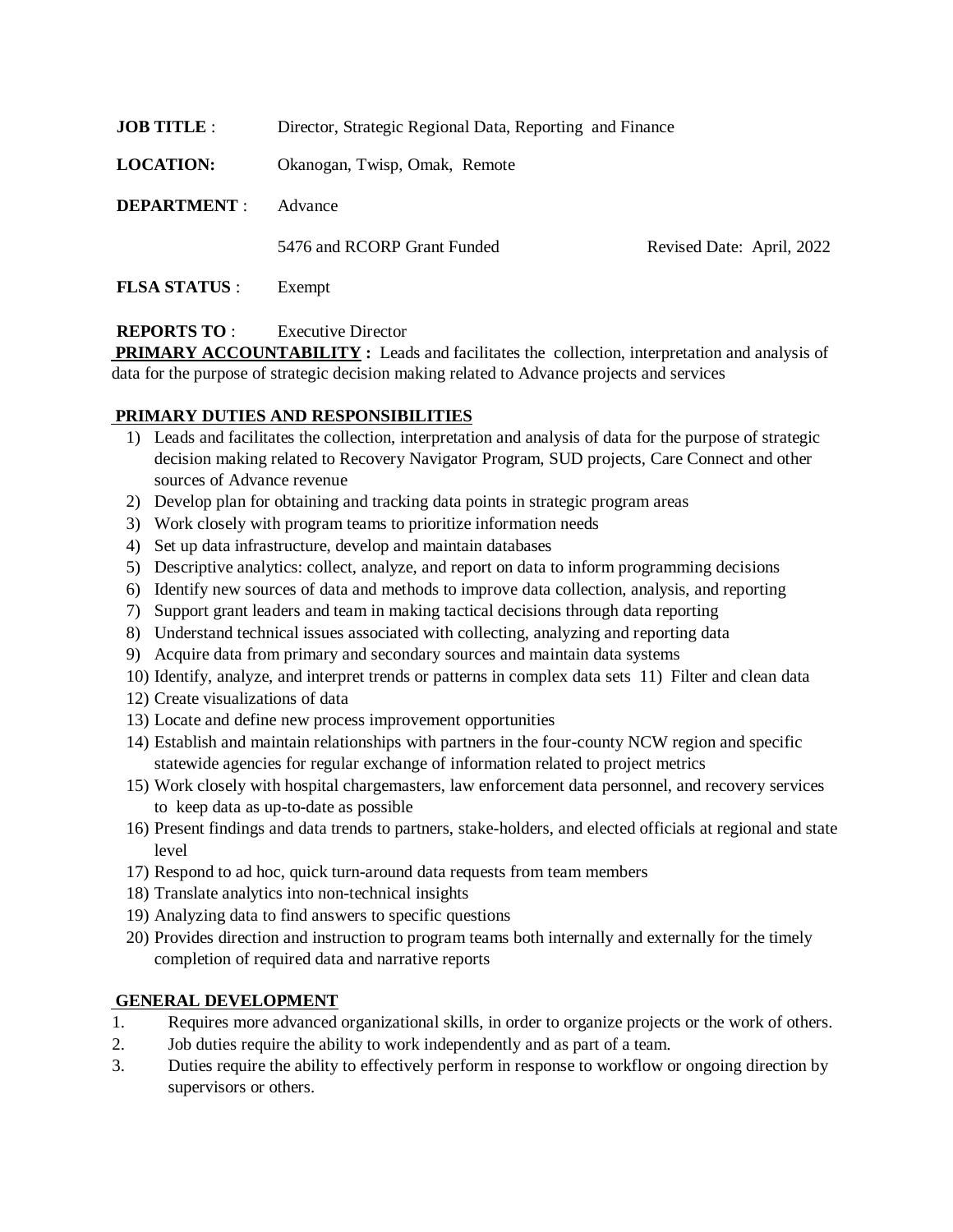- 4. Ability to determine an effective response to situations encountered within established precedent.
- 5. Work requires consideration of the impact of work products on other employees in the work process.
- 6. Duties require analysis of information following established methods, not requiring the employees own opinions.

# **PROFESSIONAL & TECHNICAL KNOWLEDGE**

- 1. Job duties require an advanced level of general skills, including written and verbal communication skills, critical thinking, computer skills and mathematical knowledge, and training in research methods and/or utilization typically acquired through completion of a degree in public health research, nursing, sociology, behavioral health or a related field.
- 2. Ability to troubleshoot and resolve data issues
- 3. Ability to build tabular and/or visualization reports as needed
- 4. Excellent analytical skills the ability to identify trends, patterns and insights from data.
- 5. Strong attention to detail
- 6. Presentation skills ability to write and speak clearly to easily communicate complex ideas in a way that is easy to understand.
- 7. Problem solving skills

# **TECHNICAL SKILLS**

- 1. Ability to prepare more complex documents using computers, including creation of tables, charts, graphs and other elements.
- 2. Ability to use computers to create and manipulate complex data analytics information.
- 3. Ability to create advanced presentations.
- 4. Ability to create, send and manage large volume email.
- 5. Ability to source, access, and use multiple web based data platforms and tools for data collection and presentation

#### **COMMUNICATION SKILLS**

- 1) Job duties require the employee to effectively communicate basic or non-technical information to coworkers or others.
- 2) Employees are expected to exercise tact and diplomacy in the resolution of mild conflicts or disagreements.
- 3) Employee is required to effectively communicate using FHC's core values; the **Core Dimensions** 
	- a) **R** espect—using manners and appropriate language; maintaining a person's dignity and confidentiality; giving credit where due; asking others for their input and feedback.
	- b) **E** mpathy—to show someone you understand what they are feeling without judgment; engaged listening with no distractions; acknowledgment and paraphrasing; eye contact.
	- c) **G** enuineness—tone of voice and body language are congruent; showing consistent behaviors over time; integrity (follow-through and follow-up); humility (admitting when a mistake is made).
	- d) **S** pecificity—what details can you give so someone knows what "excellence" looks like; models or samples; one-on-one mentoring; alternate plans.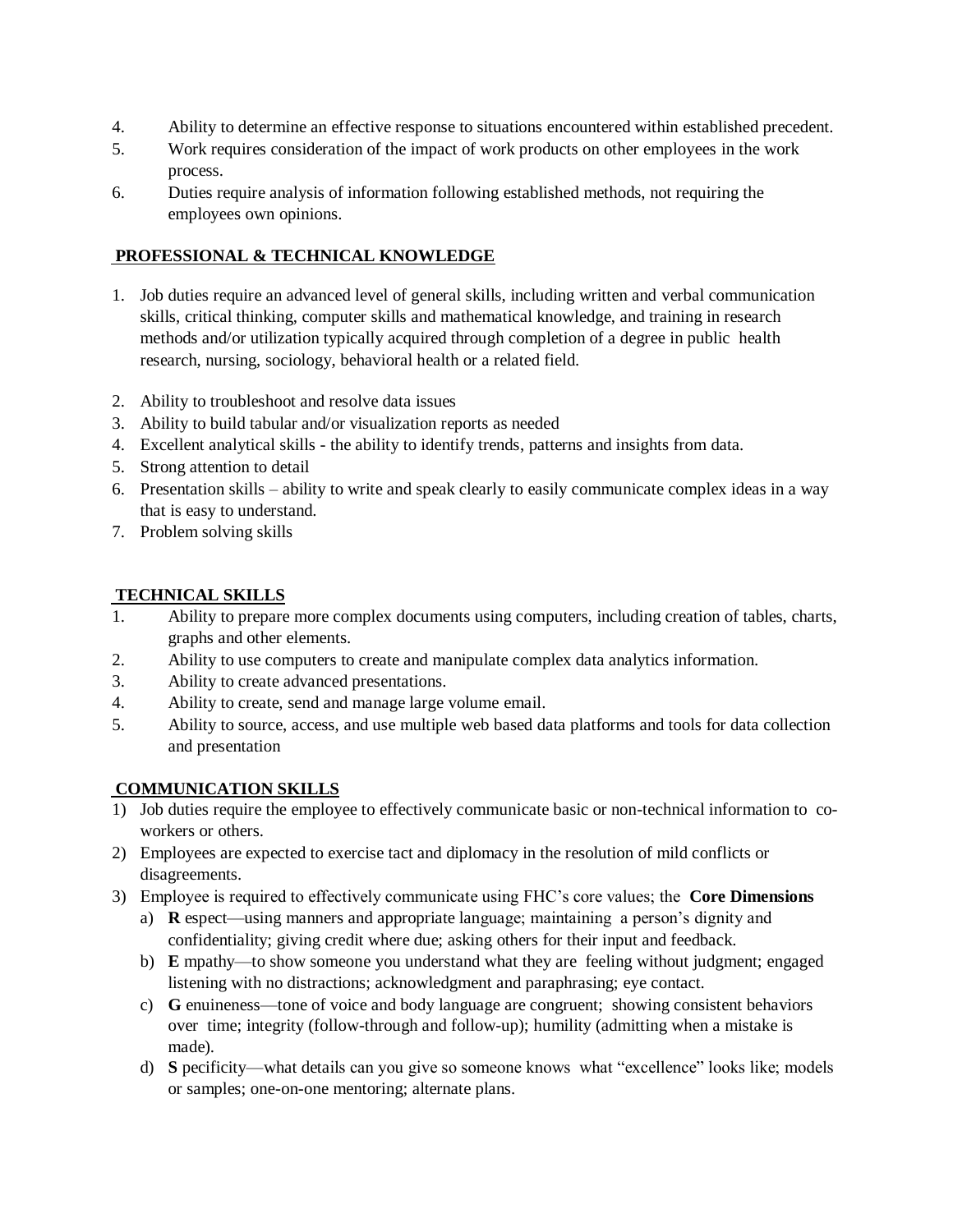- 4) Job duties require employee to provide excellent customer service to all internal and external customers.
- 5) Job duties require the effective communication of information during informal and formal verbal presentations.

# **WORK ENVIRONMENT**

Work is performed in an office environment.

# **TYPICAL PHYSICAL DEMANDS**

| <b>Physical Requirements</b>        | N/A | Rarely<br>$(1-12%)$ | Occasionally<br>$(13-33%)$ | Frequently<br>$(34-66%)$ | Regularly<br>$(67-100%)$ |
|-------------------------------------|-----|---------------------|----------------------------|--------------------------|--------------------------|
| Standing                            |     |                     |                            | $\mathbf X$              |                          |
| Walking                             |     |                     |                            | $\mathbf x$              |                          |
| Climbing                            |     | $\mathbf X$         |                            |                          |                          |
| Sitting                             |     |                     |                            |                          | $\mathbf X$              |
| Stooping / Kneeling                 |     |                     | $\mathbf X$                |                          |                          |
| Lift/Carry up to 15 lbs.            |     |                     | $\mathbf X$                |                          | $\mathbf X$              |
| Lift/Carry up to 30 lbs.            |     | $\mathbf X$         |                            |                          |                          |
| Lift/Carry up to 50 lbs.            |     | $\mathbf X$         |                            |                          |                          |
| Push/Pull up to 25 lbs. of exertion |     | $\mathbf X$         |                            |                          |                          |
| Push/Pull up to 50 lbs. of exertion |     | $\mathbf{X}$        |                            |                          |                          |
| Work below waist level              |     | $\mathbf X$         |                            |                          |                          |
| Work at waist to shoulder level     |     |                     |                            |                          | $\mathbf X$              |
| Work above shoulder level           |     | $\mathbf X$         |                            |                          |                          |
| Reach further than arm's length     |     |                     | $\mathbf x$                |                          |                          |
| Fingering                           |     |                     |                            |                          | $\mathbf X$              |
| Grasping / Holding                  |     |                     | $\mathbf X$                |                          |                          |
| Talking                             |     |                     |                            |                          | $\mathbf X$              |
| Hearing                             |     |                     |                            |                          | $\mathbf X$              |